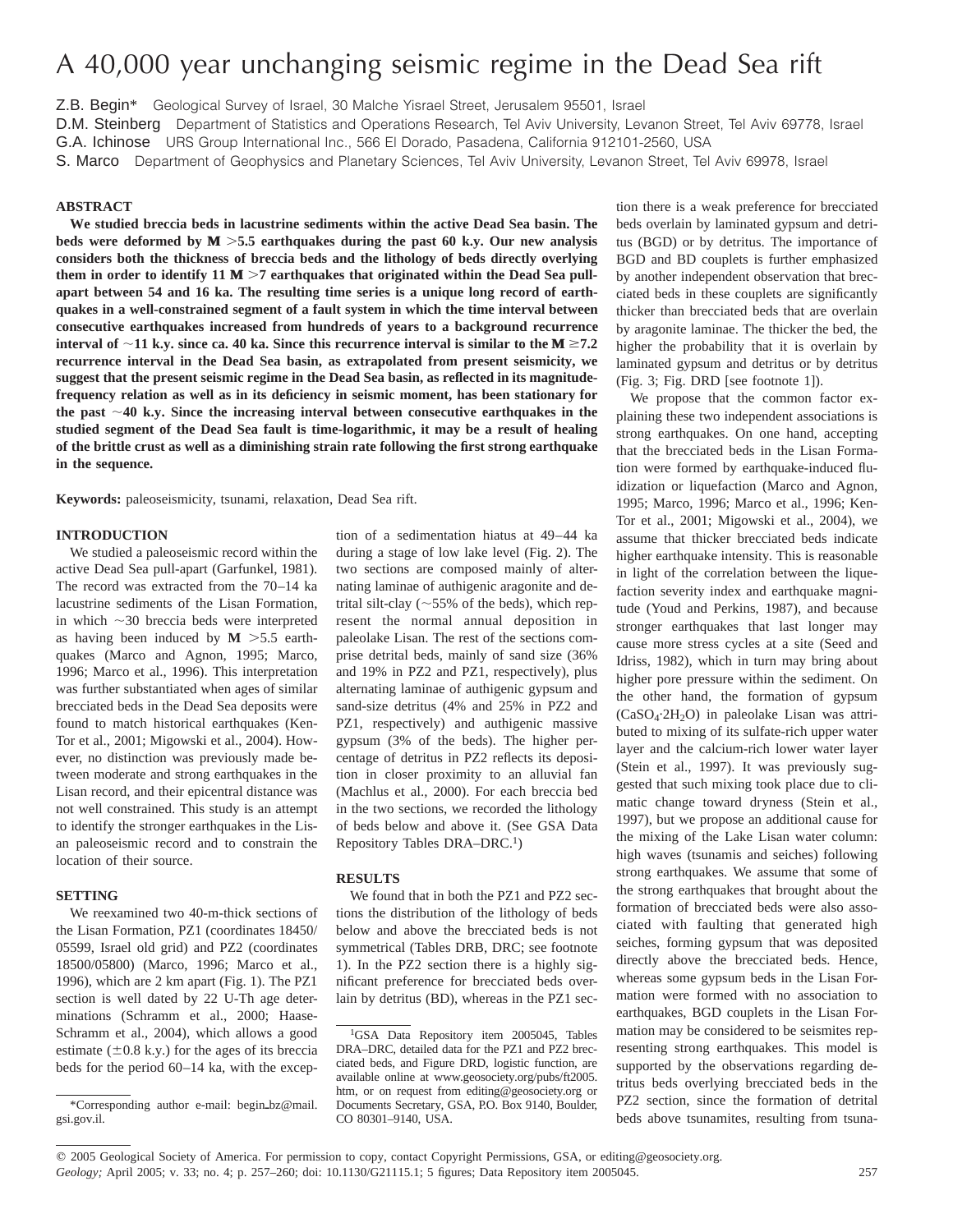

**Figure 1. A: Location map showing potentially active faults along Dead Sea transform (Bartov et al., 2002). Shaded area denotes Dead Sea rift valley. Arrows mark sense of relative plate movement along transform. Box marks extent of B.**

**Figure 2. Thickness and occurrence in time of brecciated beds in PZ1 section. Symbols above vertical bars denote lithology overlying brecciated beds. Circles—beds of laminated gypsum and detritus (forming BGD couplets); triangles detritus beds (forming BD couplets); diamonds laminated aragonite and detritus, representing normal lake sedimentation. Gray rectangle marks sedimentation hi-**









**Figure 3. Logistic function showing that thicker brecciated beds in PZ1 section have higher probability to be overlain by beds of laminated gypsum and detritus (forming BGD couplets, circles) and by detritus beds (forming BD couplets, triangles) rather than by beds of laminated aragonite and detritus (diamonds). Numbers above symbols denote number of beds with identical thickness. Full line is for both BGD and BD cou**plets ( $p = 0.02$ , where  $p$  denotes p-value **obtained in testing null hypothesis that layering is random) and broken line is for BGD couplets only (** $p = 0.05$ **). Since**  $p \le 0.05$  **we reject null hypothesis that layering pattern is not related to thickness of brecciated beds.**

mis running up and down beaches, is well known (Scheffers and Kelletat, 2003).

Could tsunamis and seiches have been formed in Lake Lisan by faulting? The generation of 10 m tsunami waves from faulting was numerically simulated for  $35 \times 19$  km, 500-m-deep Lake Tahoe (California-Nevada, United States) (Ichinose et al., 2000). Tsunami occurrence in the  $50 \times 15$  km, 300-m-deep Dead Sea is reported for several historic earthquakes (Amiran et al., 1994) that probably originated on faults within the Dead Sea pullapart (Ken-Tor et al., 2001; Niemi and Ben-Avraham, 1994; Shapira et al., 1993; Reches and Hoexter, 1981; Marco et al., 2003).

Simulations of a tsunami for Lake Lisan at a water level of  $-280$  m (maximum depth of 450 m; Fig. 1B) that prevailed during most of Lake Lisan history (Bartov et al., 2003) were carried out with  $M_w$  7.3 earthquakes associated with left-lateral strike-slip faults having a rake of  $-30^{\circ}$  and a peak dip-slip component of 2.7 m. This is in accord with fault-plane solutions for earthquakes along the Dead Sea transform, reflecting the transtensional nature of its basins (Salamon et al., 2003; Shamir et al., 2003; Lubberts and Ben-Avraham, 2002). The simulations resulted in waves as high as 6–8 m, lasting for  $\sim$ 2 h. A decrease of M<sub>w</sub> to 6.9 and 6.6, and the peak dip-slip component to 1.5 m and 1.1 m, respectively, resulted in maximum wave heights of 3–5 m and 2–3 m, respectively (Ichinose and Begin, 2004).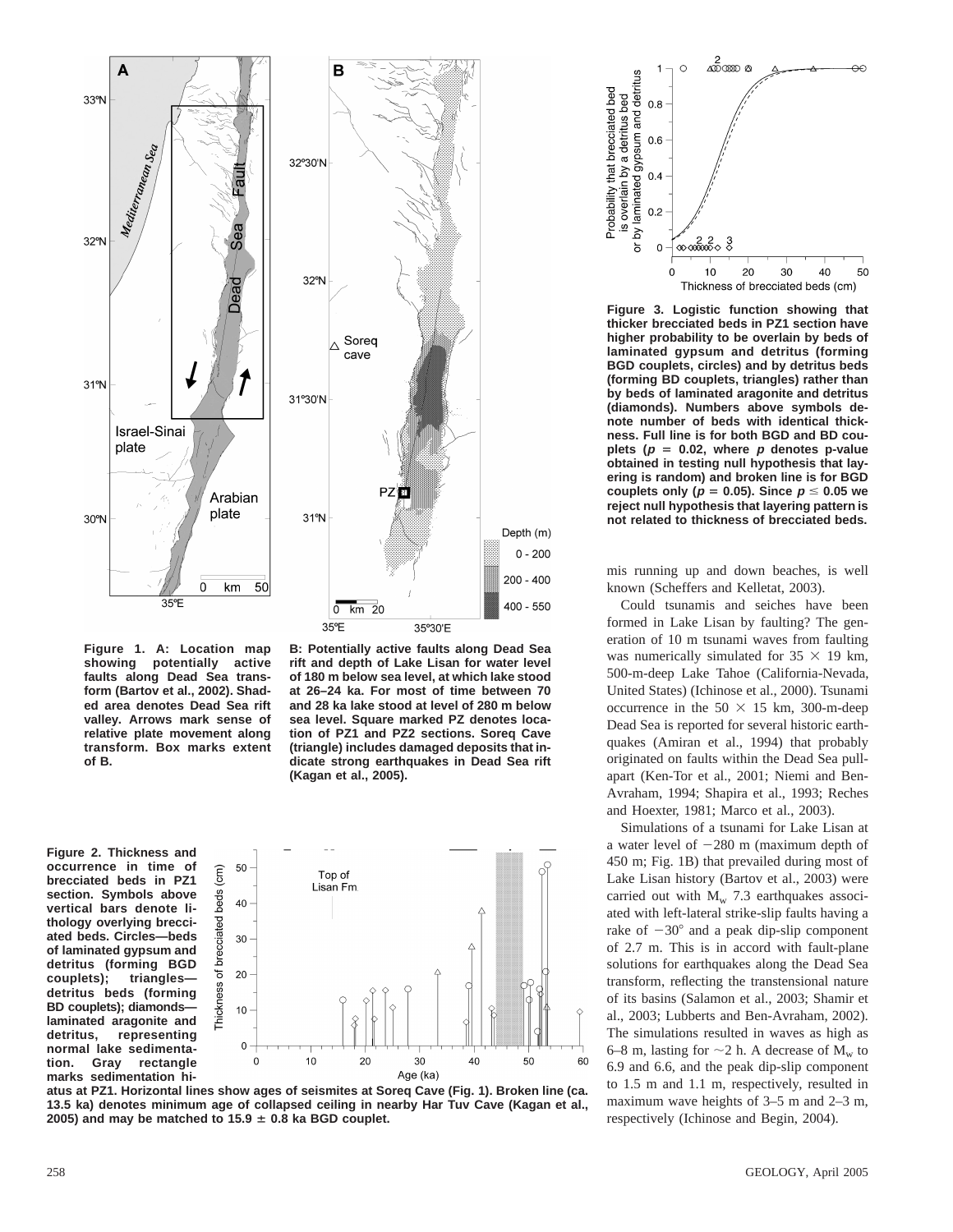These results were obtained for a fault whose main slip reached the surface within the deep basin of the lake, which is also the present deep basin of the Dead Sea (Fig. 1). On the other hand, for a fault of similar characteristics whose main dip slip is located in the northern, shallower basin of Lake Lisan, the tsunami simulation resulted in a maximum wave height of only 2 m (Ichinose and Begin, 2004).

#### **DISCUSSION**

In following these results, we assume that (1) earthquakes with magnitudes of  $M > 7$ were capable of generating high seiches in Lake Lisan, which could have caused mixing of the water column, formation of gypsum, and deposition of gypsum above brecciated beds, thus forming BGD couplets; and (2) the occurrence of a Lisan BGD couplet constrains the location of the activated fault that caused the earthquakes to the area near the deep basin of Lake Lisan,  $<$ 100 km north of the PZ sections (Fig. 1).

Building on these special circumstances, we examine the time series of the 11 BGD couplets in the PZ1 section, assuming that they represent  $M > 7$  earthquakes in the Dead Sea basin. For each BGD couplet we estimated the age of the top of the brecciated beds, according to their height above the bottom of the PZ1 section (Haase-Schramm et al., 2004; Table DRA [see footnote 1]). With these ages, we calculated for each BGD couplet the time that elapsed since the occurrence of the previous one (Fig. 4), and it can be seen that, following the cluster of strong earthquakes at 53.5–49 ka, there is an increase in the interval between strong earthquakes.

An independent proxy of strong earthquakes in the Dead Sea rift, inferred from damaged deposits at the Soreq Cave, 40 km west of the Dead Sea (Fig. 1) (Kagan et al., 2005), conforms to the logarithmic fit of the BGD couplets (Figs. 2 and 4). Its extrapolation to the Holocene is also supported by a 1.6 m vertical slip on the western border fault of the Dead Sea, dated as  $4.6 \pm 0.9$  ka (Gluck, 2002). Summarizing, since ca. 40 ka, the recurrence interval of strong earthquakes in the Dead Sea basin has been 7.5–12 k.y. (Fig. 4).

We now compare this paleoseismic record with the present seismicity in the Dead Sea area. Its magnitude-frequency relationship for  $M_L \leq 6.2$  earthquakes, augmented by a historic record that is assumed to be complete for  $M \ge 6$  since A.D. 1000, was described as:

$$
N = \alpha \{ \exp[-\beta(M - M_{\min})]
$$
  
- 
$$
\exp[-\beta(M_{\max} - M_{\min})]\}
$$
  
+ 
$$
\{1 - \exp[-\beta(M_{\max} - M_{\min})]\}, (1)
$$



**Figure 4. Time interval to previous BGD couplet (brecciated beds overlain by beds of laminated gypsum and detritus) in PZ1 section (circles; solid circle marks first BGD couplet, at 53.5 ka) as function of time. BGD couplets are assumed to represent M >7 earthquakes that occurred <100 km north of PZ1. After 39 ka, recurrence interval is ~11 k.y. Squares—data from Soreq Cave seismites (Kagan et al., 2005) (Fig. 1). Data-point shift occurs (small circle) if Soreq Cave seismite at 46.5 ka is included in calculations of time intervals. Gray rectangle marks hiatus in sedimentation at PZ1. Logarithmic fit was calculated on basis of BGD couplets alone and was extrapolated to present (broken line); p is p-value for testing hypothesis that correlation coefficient <sup>r</sup> results from random set of data points. Logarithmic fit may indicate fault healing.**

where *N* is the annual frequency of earthquakes of magnitude  $M$  or greater;  $M_{\text{min}}$  (the minimum magnitude considered) = 4;  $M_{\text{max}}$ (the maximum probable magnitude) = 7.5;  $\alpha$  $= 0.289$ ; and  $\beta = 2.21$  (Shapira and Hofstetter, 2002). Extrapolation of this formula to **M**  $>6.5$  (Fig. 5) shows that at present a recurrence interval of 7.5–12 k.y., as deduced from the record of BGD couplets for strong earthquakes in the period 39–5.1 ka, conforms to earthquakes with magnitude 7.2–7.3 (assuming  $M_{\text{max}} = 7.5$ ). After testing the sensitivity of this result to different values of the maximum probable magnitude  $(7.4 < M_{\text{max}} < 7.7)$ in the Dead Sea basin, such a recurrence interval conforms to earthquakes with magnitude 7.1–7.4 (Fig. 5). These estimates of earthquake magnitude are similar to the magnitude that was shown previously to be capable of generating high seiches in Lake Lisan and that probably caused mixing of the lake water column and the formation of BGD couplets in the Lisan Formation. This similarity in magnitudes suggests that the present seismic regime in the Dead Sea area has been stationary since ca. 40 ka.

The meagerness of strong earthquakes in this record indicates a deficiency in seismic moment relative to the  $>5$  mm/yr slip rate based on the geological evidence and to the



**Figure 5. Recurrence interval (k.y.) for strong earthquakes in Dead Sea basin extrapolated from current seismicity (relationship 1 in text; Shapira and Hofstetter, 2002). Numbers are different values assumed for** maximum probable magnitude (M<sub>max</sub>) in **Dead Sea basin. Gray rectangle shows range of recurrence intervals for strong earthquakes for period 39–5.1 ka, based on age of brecciated beds overlain by beds of laminated gypsum and detritus and seismites at Soreq Cave (Fig. 4); darker shaded rectangle is for period 28–5.1 ka. These recurrence intervals are shown here to characterize earthquake magnitudes of 7.1–7.4. Digital simulations showed that earthquakes in Dead Sea basin within this range of magnitudes were capable of generating BGD couplets. We conclude from these observations that present seismic regime in Dead Sea basin has been stationary for past 40 k.y.**

 $3.3 \pm 0.4$  mm/yr based on global positioning system measurements (Wdowinski et al., 2004). Since such moment deficiency characterizes the Dead Sea Fault in the past 100 yr of measured seismicity (Salamon et al., 2003), as well as in the k.y. record of its historic seismicity (Ben Menahem, 1981; Garfunkel et al., 1981), the seismic regimes at present and for the past 40 k.y. are also similar in this respect.

The antiquity of a present seismic regime has not been discussed in previous studies, probably because of lack of an adequate data set. The series of BGD couplets, as extracted from Lake Lisan seismites and partially supported by cave seismites, provides a unique example of a well dated, long, and 85% complete prehistoric seismic record. The 40 k.y. stability of the seismic regime indicates the time constant for the model of earthquake mode switching (Ben-Zion et al., 1999; Lyakhovsky et al., 2001), which predicts a gradual passage from a clustering of strong earthquakes to a quiet period.

Since the deduced strong earthquakes are spatially well constrained, this series may afford an opportunity to examine long-term fault relaxation. The time-logarithmic fit implies healing of the fault system, as it is similar to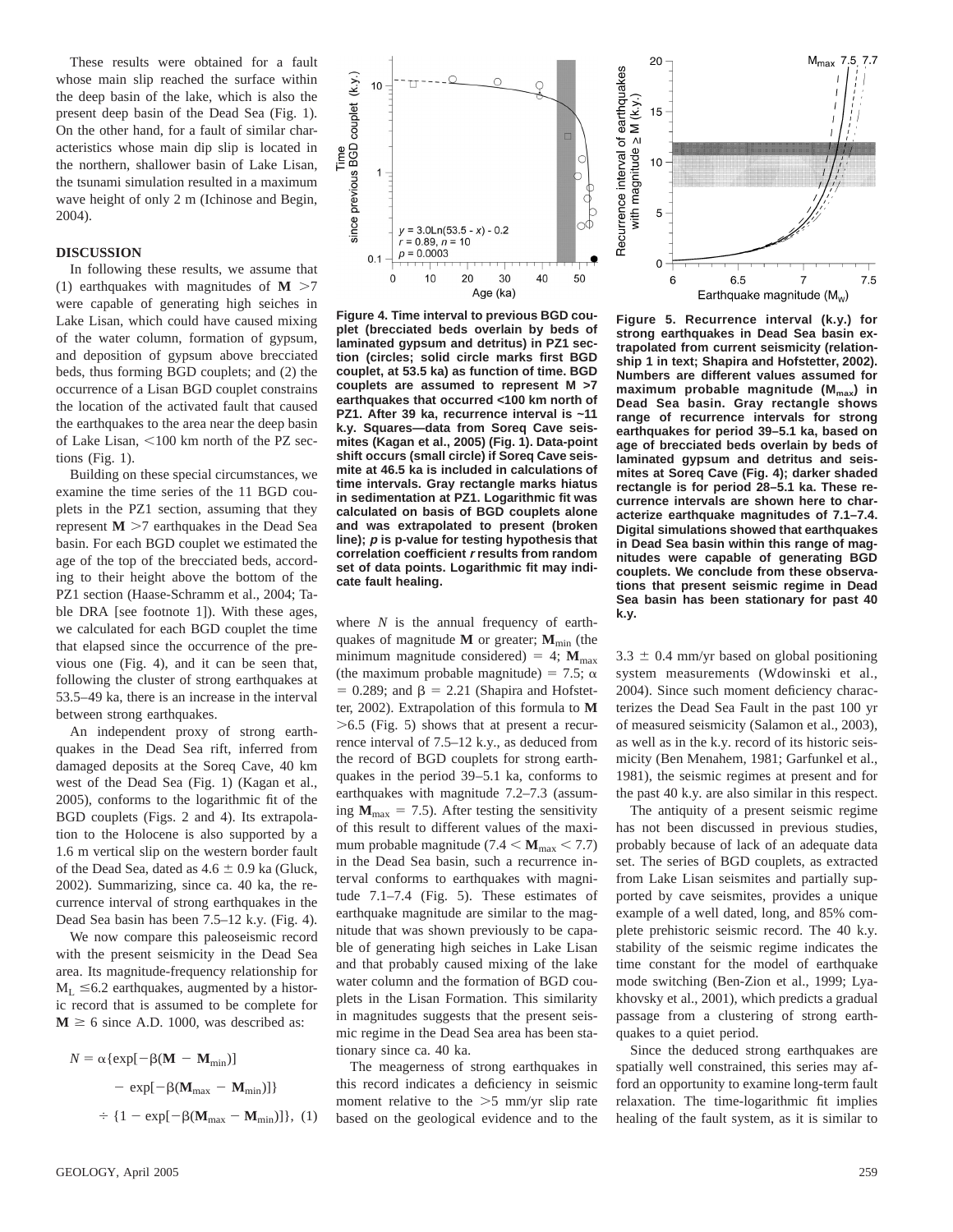both the logarithmic increase of the static friction coefficient as derived in the laboratory (Marone, 1998) and the logarithmic decrease with time of damage along a fault (healing) as derived from damage theory (Lyakhovsky et al., 2001). If so, a source for such change may be a diminishing strain rate after the first strong earthquake in the sequence, as can be expected from viscoelastic relaxation below the brittle upper crust, because the strain rate in the lower crust (and loading rate in the upper crust) would decrease with time after the largest event. Hence, the time interval it takes to accumulate a certain fixed value of slip deficit would gradually increase (Ben-Zion et al., 1993).

#### **ACKNOWLEDGMENTS**

We gratefully acknowledge the helpful suggestions of A. Agnon, G. Baer, S. Frydman, Z. Gvirtzman, O. Katz, R. Bookman, Y. Mimran, A. Salamon, A. Shapira, and M. Stein, as well as *Geology* reviewers S. Wdowinski and an anonymous reviewer. We thank Y. Ben Zion and V. Lyakhovsky for fruitful discussions. The simulation of tsunamis in the Dead Sea and Lake Lisan was supported by the Israel Committee for Earthquake Readiness. We thank J.K. Hall for providing the digital terrain model that served as a basis for the tsunami simulations.

#### **REFERENCES CITED**

- Amiran, D.H.K., Arieh, E., and Turcotte, T., 1994, Earthquakes in Israel and adjacent areas: Macroseismic observations since 100 B.C.E.: Israel Exploration Journal, v. 44, p. 260–305.
- Bartov, Y., Sneh, A., Fleischer, L., Arad, V., and Rosensaft, M., 2002, Potentially active faults in Israel: Geological Survey of Israel Report GSI/29/2002, p. 8.
- Bartov, Y., Goldstein, S.L., Stein, M., and Enzel, Y., 2003, Catastrophic arid episodes in the eastern Mediterranean linked with the North Atlantic Heinrich events: Geology, v. 31, p. 439–442, doi: 10.1130/0091-7613(2003)0312.0.CO;2.
- Ben Menahem, A., 1981, Variation of slip and creep along the Levant Rift over the past 4500 years: Tectonophysics, v. 80, p. 183–197.
- Ben-Zion, Y., Rice, J.R., and Dmowska, R., 1993, Interaction of the San Andreas fault creeping segment with adjacent great rupture zones and earthquake recurrence at Parkfield: Journal of Geophysical Research, v. 98, p. 2135–2144.
- Ben-Zion, Y., Dahmen, K., Lyakhovsky, V., Ertas, D., and Agnon, A., 1999, Self-driven mode switching of earthquake activity on a fault system: Earth and Planetary Science Letters, v. 172, p. 11–21.
- Garfunkel, Z., 1981, Internal structure of the Dead Sea leaky transform (rift) in relation to plate kinematics: Tectonophysics, v. 80, p. 81–108, doi: 10.1016/0040-1951(81)90143-8.
- Garfunkel, Z., Zak, Y., and Freund, R., 1981, Active faulting in the Dead Sea rift: Tectonophysics, v. 80, p. 1–26, doi: 10.1016/0040-1951(81) 90139-6.
- Gluck, D., 2002, The landscape evolution of the southwestern Dead Sea basin and the paleoseismic record of the southwestern marginal fault of the Dead Sea basin and of the Carmel

fault during the late Pleistocene and Holocene: Geological Survey of Israel Report GSI/4/02, 86 p. (in Hebrew, with English abstract).

- Haase-Schramm, A., Goldstein, S.L., and Stein, M., 2004, U-Th dating of Lake Lisan aragonite (late Pleistocene Dead Sea) and implications for glacial East Mediterranean climate change: Geochimica et Cosmochimica Acta, v. 68, p. 985–1005, doi: 10.1016/j.gca.2003.07.016.
- Ichinose, G.A., and Begin, Z.B., 2004, Simulation of tsunamis and lake seiches for late Pleistocene Lake Lisan and for the Dead Sea: Geological Survey of Israel Report GSI/7/2004, 64 p.
- Ichinose, G.A., Satake, K., Anderson, J.G., Schweickert, R.A., and Lahran, M.M., 2000, The potential hazard from tsunami and seiche waves generated by large earthquakes within Lake Tahoe, California-Nevada: Geophysical Research Letters, v. 27, p. 1203–1206, doi: 10.1029/1999GL011119.
- Kagan, E.J., Agnon, A., Bar-Matthews, M., and Ayalon, A., 2005, Dating large infrequent earthquakes by damaged cave deposits: Geology, v. 33, p. 261–264.
- Ken-Tor, R., Agnon, A., Enzel, Y., Stein, M., Marco, S., and Negendank, J.F.W., 2001, Highresolution geological record of historic earthquakes in the Dead Sea basin: Journal of Geophysical Research, v. 106, p. 2221–2234, doi: 10.1029/2000JB900313.
- Lubberts, R.K., and Ben-Avraham, Z., 2002, Tectonic evolution of the Qumran basin from high-resolution 3.5-kHz seismic profiles and its implication for the evolution of the northern Dead Sea basin: Tectonophysics, v. 346, p. 91–113.
- Lyakhovsky, V., Ben-Zion, Y., and Agnon, A., 2001, Earthquake cycle, fault zones, and seismicity patterns in a rheologically layered lithosphere: Journal of Geophysical Research, v. 106, p. 4103–4120, doi: 10.1029/ 2000JB900218.
- Machlus, M., Enzel, Y., Goldstein, S.L., Marco, S., and Stein, M., 2000, Reconstructing low levels of Lake Lisan by correlating fan-delta and lacustrine deposits: Quaternary International, v. 73–74, p. 137–144, doi: 10.1016/S1040- 6182(00)00070-7.
- Marco, S., 1996, Paleomagnetism and paleoseismology in the late Pleistocene Dead Sea graben [Ph.D. thesis]: Hebrew University of Jerusalem, 95 p.
- Marco, S., and Agnon, A., 1995, Prehistoric earthquake deformations near Masada, Dead Sea graben: Geology, v. 23, p. 695–698, doi: 10.1130/0091-7613(1995)0232.3.CO;2.
- Marco, S., Stein, M., Agnon, A., and Ron, H., 1996, Long-term earthquake clustering: A 50,000 year paleoseismic record in the Dead Sea Graben: Journal of Geophysical Research, v. 101, p. 6179–6191, doi: 10.1029/95JB01587.
- Marco, S., Hartal, M., Hazan, N., Lev, L., and Stein, M., 2003, Archaeology, history, and geology of the A.D. 749 earthquake, Dead Sea transform: Geology, v. 31, p. 665–668, doi: 10.1130/G19516.1.
- Marone, C., 1998, Laboratory-derived friction laws and their application to seismic faulting: Annual Review of Earth and Planetary Science, v. 26, p. 643–696, doi: 10.1146/annurev.earth.26.1.643.
- Migowski, C., Agnon, A., Bookman, R., Negendank, J.F.W., and Stein, M., 2004, Recurrence

pattern of Holocene earthquakes along the Dead Sea Transform revealed by varvecounting and radiocarbon dating of lacustrine sediments: Earth and Planetary Science Letters, v. 222, p. 301–314.

- Niemi, T.M., and Ben-Avraham, Z., 1994, Evidence for Jericho earthquakes from slumped sediments of the Jordan River delta in the Dead Sea: Geology, v. 22, p. 395–398, doi: 10.1130/0091-7613(1994)0222.3.CO;2.
- Reches, Z., and Hoexter, D.F., 1981, Holocene seismic and tectonic activity in the Dead Sea area: Tectonophysics, v. 80, p. 235–254, doi: 10.1016/0040-1951(81)90151-7.
- Salamon, A., Hofstetter, A., Garfunkel, Z., and Ron, H., 2003, Seismotectonics of the Sinai subplate—The eastern Mediterranean region: Geophysical Journal International, v. 155, p. 149–173, doi: 10.1046/j.1365-246X.2003. 02017.x.
- Scheffers, A., and Kelletat, D., 2003, Sedimentologic and geomorphologic tsunami imprints worldwide—A review: Earth-Science Reviews, v. 63, p. 83–92.
- Schramm, A., Stein, M., and Goldstein, S.L., 2000, Calibration of the  $^{14}$ C time scale to  $>40$  ka by 234U-230Th dating of Lake Lisan sediments (last glacial Dead Sea): Earth and Planetary Science Letters, v. 175, p. 27–40, doi: 10.1016/S0012-821X(99)00279-4.
- Seed, H., and Idriss, I.M., 1982, Ground motions and soil liquefaction during earthquakes: Oakland, California, Earthquake Engineering Research Institute, 134.
- Shamir, G., Baer, G., and Hofstetter, A., 2003, Three-dimensional elastic earthquake modeling based on integrated seismological and InSAR data: The  $M_W = 7.2$  Nuweiba earthquake, Gulf of Elat/Aqaba 1995 November: Geophysical Journal International, v. 154, p. 731–744.
- Shapira, A., and Hofstetter, A., 2002, Seismic parameters of seismogenic zones. Appendix C, *in* Shapira, A., 2002, An updated map of peak ground accelerations for the Israel Standard 413: Israel Geophysical Institute Report 592/230/02 74 p. (in Hebrew, with appendices in English).
- Shapira, A., Avni, R., and Nur, A., 1993, New estimate of the Jericho earthquake epicenter of July 11, 1927: Israel Journal of Earth Sciences, v. 42, p. 93–96.
- Stein, M., Starinsky, A., Katz, A., Goldstein, S.L., Machlus, M., and Schramm, A., 1997, Strontium isotopic, chemical, and sedimentological evidence for the evolution of Lake Lisan and the Dead Sea: Geochimica et Cosmochimica Acta, v. 61, p. 3975–3992, doi: 10.1016/ S0016-7037(97)00191-9.
- Wdowinski, S., Bock, Y., Baer, G., Prawirodirdjo, L., Bechor, N., Naman, S., Knafo, R., Forrai, Y., and Melzer, Y., 2004, GPS measurements of current crustal movements along the Dead Sea fault: Journal of Geophysical Research, v. 109, BO5403 p. 1–16.
- Youd, T.L., and Perkins, D.M., 1987, Mapping of liquefaction severity index: Journal of Geotechnical Engineering, v. 113, p. 1374–1392.

Manuscript received 17 August 2004 Revised manuscript received 22 December 2004 Manuscript accepted 23 December 2004

Printed in USA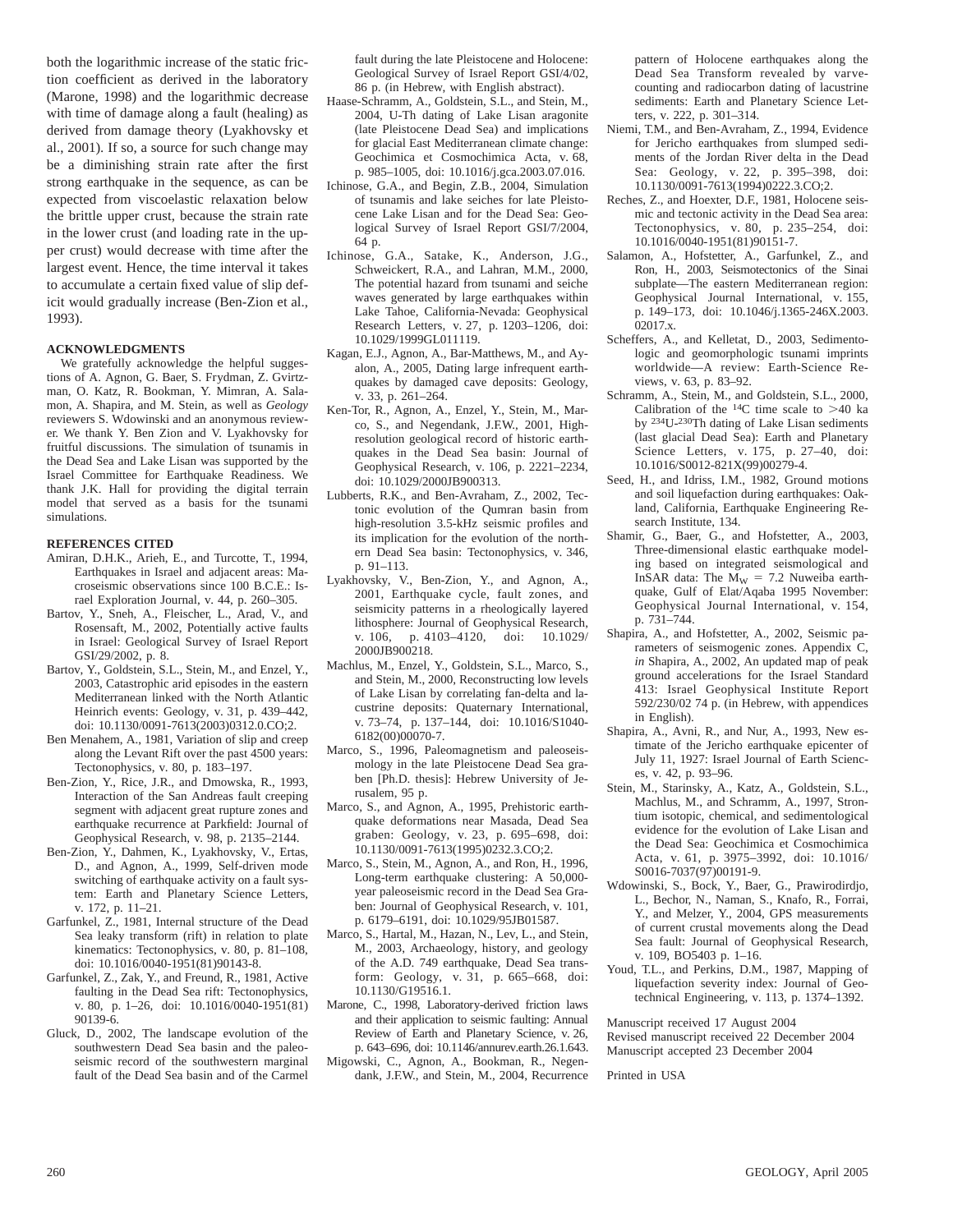# DR2005045 Begin

### Data Repository Items

### **Table DRA: Data on brecciated beds in the PZ1 and PZ2 sections**

A- alternating laminae of aragonite and detritus. G- alternating laminae of gypsum and detritus. D- detritus bed. D-G- detritus bed ovelain by a G-bed. Age assignments are for PZ1. Matching of brecciated beds in the two sections is tentative.

| PZ1               |                         |        |                         |                         | PZ2             |                         |        |                  |                         |                 |
|-------------------|-------------------------|--------|-------------------------|-------------------------|-----------------|-------------------------|--------|------------------|-------------------------|-----------------|
|                   | No                      | Height | Lithology               |                         | Thick           | No                      | Height | Lithology        |                         | Thick           |
| Age,              |                         | of top | Above                   | Below                   | -ness           |                         | of top | Above            | Below                   | -ness           |
| $(ka)*$           |                         | (cm)   |                         |                         | (cm)            |                         | (cm)   |                  |                         | (cm)            |
|                   |                         |        |                         |                         |                 | $\overline{34}$         | 3701   | A                | A                       | 3               |
|                   |                         |        |                         |                         |                 | 33                      | 3686   | A                | A                       | $\overline{3}$  |
|                   |                         |        |                         |                         |                 | 32                      | 3663   | Α                | Α                       | 6               |
|                   |                         |        |                         |                         |                 | $\overline{31}$         | 3557   | Ā                | $\overline{\mathsf{A}}$ | $\overline{3}$  |
| 15.9              | 29                      | 3762   | G                       | A                       | $\overline{12}$ | $\overline{30}$         | 3507   | D                | $\overline{A}$          | $\overline{18}$ |
| 18.0              | 28                      | 3612   | A                       | A                       | $\overline{5}$  | 29                      | 3483   | $\overline{D}$   | $\overline{\mathsf{A}}$ | 6               |
|                   |                         |        |                         |                         |                 | 28                      | 3468   | $\overline{D}$   | $\overline{\mathsf{A}}$ | $\overline{5}$  |
| 18.2              | 27                      | 3594   | Α                       | A                       | $\overline{7}$  | 27                      | 3442   | G                | A                       | 5               |
| 20.2              | 26                      | 3455   | Α                       | Α                       | $\overline{12}$ | 26                      | 3359   | A                | A                       | 9               |
| 21.3              | $\overline{25}$         | 3374   | $\overline{A}$          | Ā                       | $\overline{2}$  | 25                      | 3344   | Ā                | $\overline{\mathsf{A}}$ | $\overline{10}$ |
| 21.4              | $\overline{24}$         | 3369   | A                       | $\overline{A}$          | $\overline{15}$ | $\overline{24}$         | 3297   | Ā                | $\overline{\mathsf{A}}$ | 3               |
| $\overline{21.7}$ | 23                      | 3347   | $\overline{\mathsf{A}}$ | Ā                       | $\overline{7}$  | 23                      | 3276   | Ā                | $\overline{\mathsf{A}}$ | $\overline{6}$  |
| 23.7              | $\overline{22}$         | 3204   | $\overline{\mathsf{A}}$ | $\overline{A}$          | $\overline{15}$ | $\overline{22}$         | 3223   | Ā                | $\overline{\mathsf{A}}$ | $\overline{3}$  |
| 25.1              | 21                      | 3105   | A                       | A                       | 10              | 21                      | 3020   | A                | A                       | 3               |
| 27.8              | 20                      | 2909   | G                       | A                       | 15              | 20                      | 3008   | D                | A                       | $\overline{2}$  |
| 33.3              | 19                      | 2515   | $\overline{D}$          | $\overline{A}$          | 20              | 19                      | 2979   | D                | Ā                       | $\overline{4}$  |
| 38.6              | $\overline{18}$         | 2142   | A                       | A                       | 6               | 18                      | 2899   | A                | $\overline{\mathsf{A}}$ | 4               |
| 38.9              | $\overline{17}$         | 2114   | G                       | $\overline{\mathsf{D}}$ | $\overline{16}$ | 17                      | 2689   | D                | $\overline{\mathsf{A}}$ | $\overline{31}$ |
|                   |                         |        |                         |                         |                 | $\overline{16}$         | 2627   | A                | $\overline{\mathsf{A}}$ | 3               |
| 39.5              | 16                      | 2073   | $D-G$                   | A                       | $\overline{27}$ | $\overline{15}$         | 2588   | D                | Α                       | $\overline{33}$ |
| 41.3              | 15                      | 1943   | $D-G$                   | Α                       | 37              | 14                      | 2499   | $D-G$            | Α                       | 45              |
| 43.2              | $\overline{14}$         | 1810   | Α                       | $\overline{D}$          | 10              |                         |        |                  |                         |                 |
| 43.6              | $\overline{13}$         | 1781   | A                       | G                       | $\overline{8}$  |                         |        |                  |                         |                 |
| 49.1              | 12                      | 1745   | G                       | A                       | 16              | $\overline{13}$         | 2255   | $\overline{D-G}$ | Α                       | $\overline{7}$  |
| 50.0              | $\overline{11}$         | 1602   | G                       | $\overline{A}$          | $\overline{12}$ | $\overline{12}$         | 2115   | Α                | $\overline{\mathsf{A}}$ | $\overline{5}$  |
| 50.3              | 10                      | 1564   | G                       | A                       | 17              | $\overline{11}$         | 1726   | D                | A                       | 5               |
| 51.7              | 9                       | 1339   | G                       | Α                       | 3               | 10                      | 1627   | D                | Α                       | 10              |
| 51.8              | $\overline{\mathbf{8}}$ | 1320   | $\overline{A}$          | $\overline{A}$          | $\overline{3}$  | $\overline{9}$          | 1354   | A                | $\overline{A}$          | $\overline{13}$ |
| 52.0              | $\overline{7}$          | 1294   | A                       | D                       | $\overline{15}$ | 8                       | 1321   | A                | $\overline{\mathsf{A}}$ | $\overline{16}$ |
| 52.2              | $\overline{6}$          | 1260   | G                       | A                       | $\overline{14}$ |                         | 1147   | $\overline{D}$   | $\overline{A}$          | 19              |
| $\overline{52.4}$ | 5                       | 1220   | G                       | $\overline{A}$          | $\overline{48}$ | $\overline{6}$          | 1089   | D                | $\overline{\mathsf{A}}$ | $\overline{14}$ |
| 53.1              | 4                       | 1115   | G                       | G                       | $\overline{20}$ | $\overline{\mathbf{5}}$ | 1052   | D                | A                       | $\overline{3}$  |
|                   |                         |        |                         |                         |                 | 4                       | 1018   | Α                | D                       | 6               |
| 53.4              | $\overline{\mathbf{3}}$ | 1074   | $D-G$                   | G                       | 10              | $\overline{\mathbf{3}}$ | 955    | D                | $\overline{D}$          | $\overline{20}$ |
| 53.5              | $\overline{2}$          | 1060   | G                       | G                       | 50              | $\overline{2}$          | 896    | D                | Α                       | 30              |
| 59.3              | 1                       | 134    | $\overline{\mathsf{A}}$ | A                       | $\overline{9}$  | 1                       | 405    | $\overline{A}$   | $\overline{A}$          | 5               |

\*The age  $(T, ka)$  of the top of the brecciated beds was estimated according to their height  $(H, m)$ above the bottom of the PZ1 section according to the following regressions (Haase-Schrammet al., 2004): T=68.5-1.4H for 0.8<H<17.7 and T=60.2-0.63H for 17.7<H<38.5.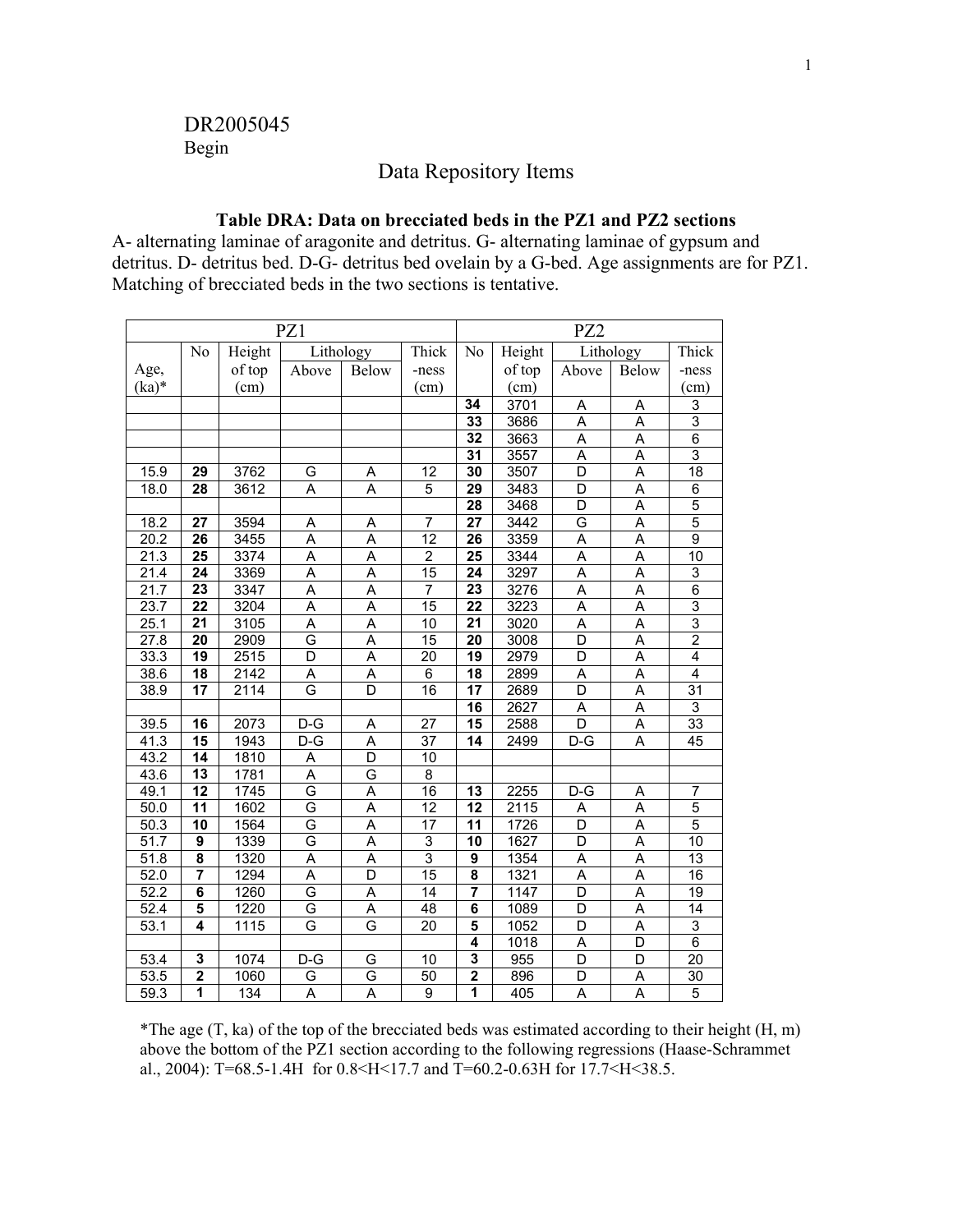# Table DRB

### TABLE DRB. LITHOLOGY OF BEDS BELOW AND ABOVE THE 34 BRECCIATED BEDS IN THE PZ2 SECTION

|                              |       | Lithology                  | Total     |    |
|------------------------------|-------|----------------------------|-----------|----|
|                              |       | Gypsum or<br>detritus      | Aragonite |    |
| Position of beds relative to |       |                            |           |    |
| brecciated beds              |       |                            |           |    |
| Above                        |       | $.7^{\circ}$ (9.5)         | 17(24.5)  | 34 |
| <b>Below</b>                 |       | $2^{#}(9.5)$               | 32(24.5)  | 34 |
| $\sim$<br>- -                | Total | 19<br>$\sim$ $\sim$<br>. . | 49        | 68 |

 *Note*: Numbers in parentheses are expected values if there is no connection between lithology and position relative to the brecciated beds. Probability of random occurrence:  $p = .0002$ 

(Yates correction applied to the  $\chi^2$ 

(Yates correction applied to the  $\chi^2$  test).<br>
<sup>†</sup> Alternating laminae of gypsum and detritus.<br>
<sup>†</sup> Alternating laminae of aragonite and silt.

§ 1 gypsum bed.

# 2 detritus beds.

Begin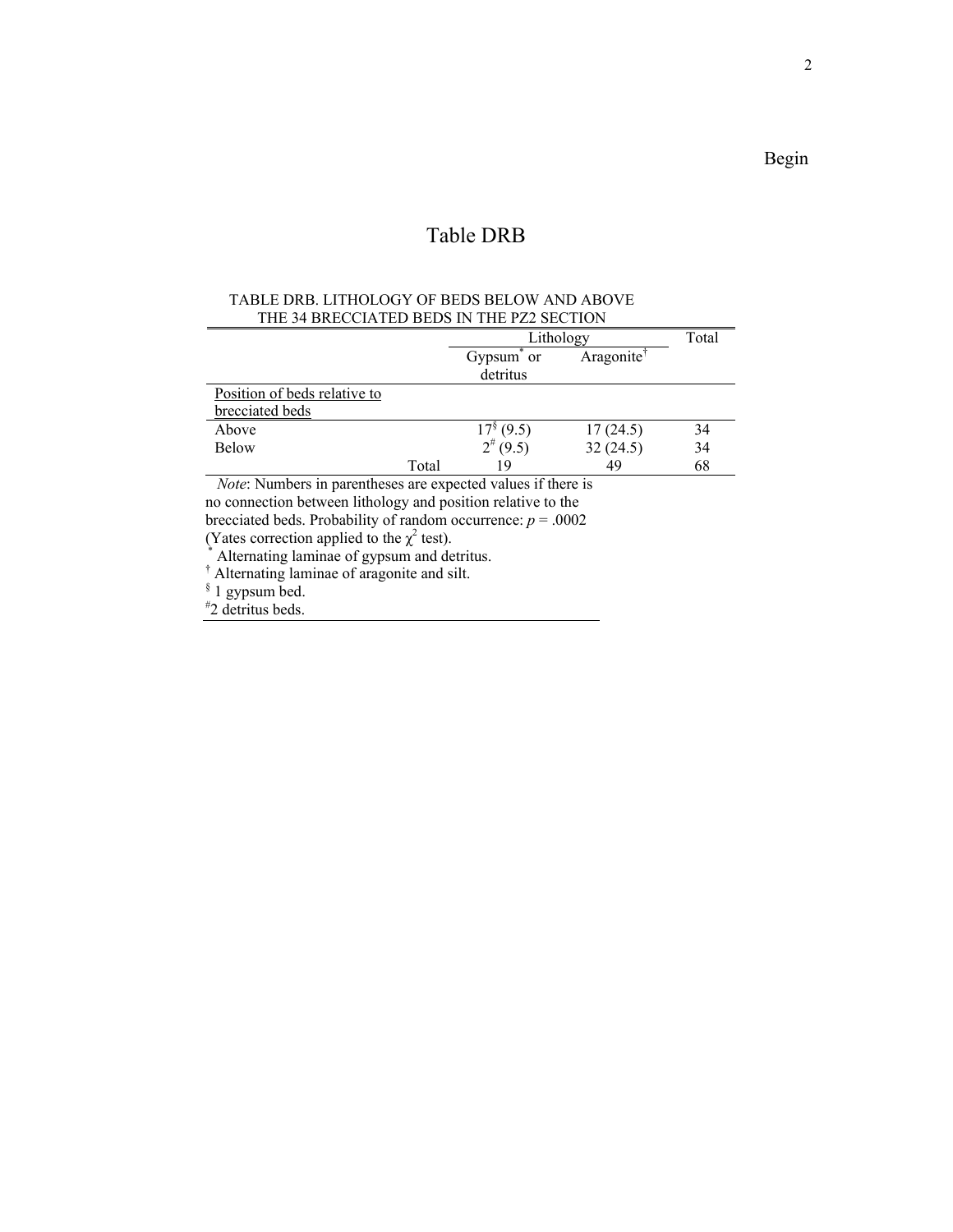# Table DRC

### TABLE DRC. LITHOLOGY OF BEDS BELOW AND ABOVE THE 29 BRECCIATED BEDS IN THE PZ1 SECTION

|                              |       | Lithology              | Total                  |    |
|------------------------------|-------|------------------------|------------------------|----|
|                              |       | Gypsum or              | Aragonite <sup>†</sup> |    |
|                              |       | detritus               |                        |    |
| Position of beds relative to |       |                        |                        |    |
| brecciated beds              |       |                        |                        |    |
| Above                        |       | $15^{\frac{5}{3}}(11)$ | 14(18)                 | 29 |
| <b>Below</b>                 |       | $7^{#}$ (9.5)          | 22(18)                 | 29 |
|                              | Total | 22                     | 36                     | 58 |

 *Note*: Numbers in parentheses are expected values if there is

no connection between lithology and position relative to the

brecciated beds. Probability of random occurrence:  $p = .058$ 

(Yates correction applied to the  $\chi^2$ 

Alternating laminae of gypsum and detritus.

<sup>†</sup> Alternating laminae of aragonite and silt.<br>  $\frac{1}{3}$  4 detritus beds, of which 3 are overlain by alternating

laminae of gypsum

and detritus.

# 3 detritus beds.

**Begin**